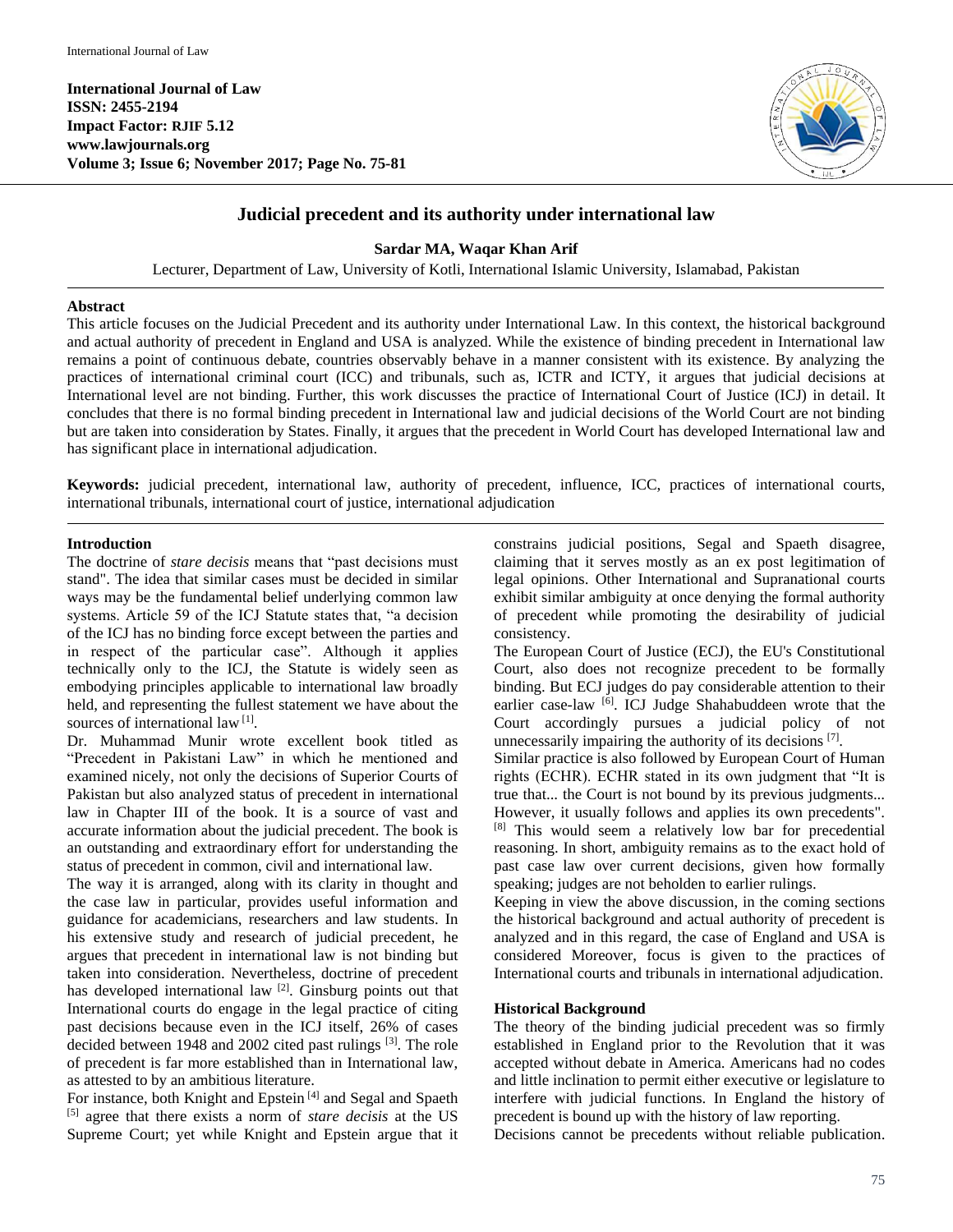English law reporting may be divided into four periods: (1) 1272 to 1537, the time of the Year Books; (2) 1537 to 1765, characterized by the reports of Plowden and Coke; (3) 1765 to 1865, the years of the authorized reports; and (4) the modern period since  $1865$ <sup>[9]</sup>. In the Anglo-Saxon epoch there is no evidence of any notion of judicial precedent. The so-called codes of this age were collections of judgments, illustrative of customs.

After the conquest, William I confirmed the laws of Edward the Confessor but made few additions. The legal sources of the Norman period, such as the Domesday Book, the Pipe Rolls, the practices of various Magistrates (assizes), throw light on judicial precedent. Glanvil's treatise, written about 1187, is based on a collection of writs. Bracton's *Treatise*  about 1250 cites approximately 500 cases.

The Note Book attributed to him mentions about 2,000, only a small part of which are cited in the *Treatise.* Bracton seems to have regarded legal opinions both in and out of court as of substantially the same authority. He nowhere argues that a new case be adjudged by the precedent of a similar earlier case. However, he emphasizes on the importance of judicial decisions as a source of law.

Britton, who edited Bracton about 1291, omitted Bracton's citations. In *Littleton's Tenures (1475),* only 25 cases are cited. Littleton's work is a logical study of principle. That judicial precedents were gaining in authority is indicated by *Doctor and Student* (1540), where we read that "all cases like unto other cases shall be judged after the same law as other cases are." [10]

While the later Year Books may have had some official character, most of them were notebooks of lawyers and students. Their object was to provide materials for arguments on pleading. Such statements as that by a pleader about 1300 that "the judgment to be given by you will be thereafter an authority" may be, as Pollock  $[11]$  suggests, a proof of the importance of precedent or, as Lewis thinks, only a flattering remark of counsel [12].

It seems likely that during the Year Book period cases were used as evidence of judicial tradition but not as precedents. As Lewis remarks, authority for anything can be found in the Year Books. He takes the more skeptical view that they are no authority for anything [13].

Coke clearly regards decisions as authoritative, and no doubt he represented the prevailing opinion. His citations would scarcely be exceeded by a modern reporter  $[14]$ . He asserted that Law is said to be a science and book cases provide a solution for all new cases  $[15]$ . He approved the authority of the decided case. Croke in 1620 reports a judicial statement that precedents are founded on great reason and are to be observed [16]. Chief Justice Vaughan in 1673 shows some dissent in his insistence that a judge cannot be bound by an authority he personally believes to be erroneous, but Hale regards decisions as the best evidence of the law [17]

By the time of Blackstone in England few would question the existence of the rule of the binding judicial precedent without distinction between law and equity <sup>[18]</sup>. However, Dr Munir nicely summarized historical background in the following words: The origin of precedent goes back to the time of Henry II (1154-1189 CE), the English monarch, when certain people, called the royal commissioners were sent to the country side

to decide cases according to local customs. These commissioners initiated, for the purpose of uniformity and consistency, the practice that they would stand by decisions made in the past while deciding similar cases themselves. They termed this practice *stare decisis* (let the decision stand or let us stand by the decision).

With the passage of time, two directives necessary for the operation of precedents were initiated:

- a) Law reporting
- b) Hierarchy of Courts [19].

# **Actual authority of precedents**

### **1) England**

The English doctrine of precedents is that the House of Lords is absolutely bound by its own decisions, <sup>[20]</sup> and every Court is absolutely bound by decisions of all superior Courts. The Court of Appeal is probably bound by its own decisions  $[21]$ . A decision of one court of first instance is only of persuasive force on another similar court. A decision of an inferior court does not bind a higher court, although a course of decisions may have considerable influence. The Judicial Committee of the Privy Council may overrule its own decisions [22].

## **2) USA**

In the United States no court of last resort considers that it is absolutely bound by its own precedents. It is generally stated that inferior courts are bound to follow the precedents of superior courts. Litigants should not be put to the unnecessary expense of appeal when reversal is almost certain. Lower courts occasionally do not follow an existing precedent of a higher court where the inferior court has reason to believe that the upper court will overrule a precedent.

For example, in a *Jehovah's Witnesses flag-salute case*, a District court <sup>[23]</sup> refused to follow a Supreme Court decision and was rewarded for its temerity by the Supreme Court's agreeing with it  $[24]$ . A district court usually will follow an appellate court decision, even if it expresses disapproval, and will leave it to the losing party, if he can, to obtain a reversal [25].' Among courts of coordinate jurisdiction, precedents have about the same persuasive weight as in similar situations in England.

If the court of one state must determine the law of another state, the decisions of the courts of the latter state are absolutely binding on the former. Where a state has been once part of another state, the decisions of the parent state before the separation have the same force in the new state as in the old. In that territory of the United States which was once a part of the British colonial empire, English decisions before the settlement of the Colonies are precedents.

English decisions following the Revolution are not precedents. Decisions between the establishment of the Colonies and the Revolution are, strictly speaking, not precedents, for there was in general no appeal to English courts from the Colonies. In practice, however, English decisions during the colonial period had, in the Colonies, substantially the prestige of precedents."<sup>[26]</sup>

Federal and State courts, in their respective jurisdictions, regard the precedents of each other as do any other courts of coordinate jurisdiction. In matters of federal law, state courts follow federal precedents. Federal courts, in matters of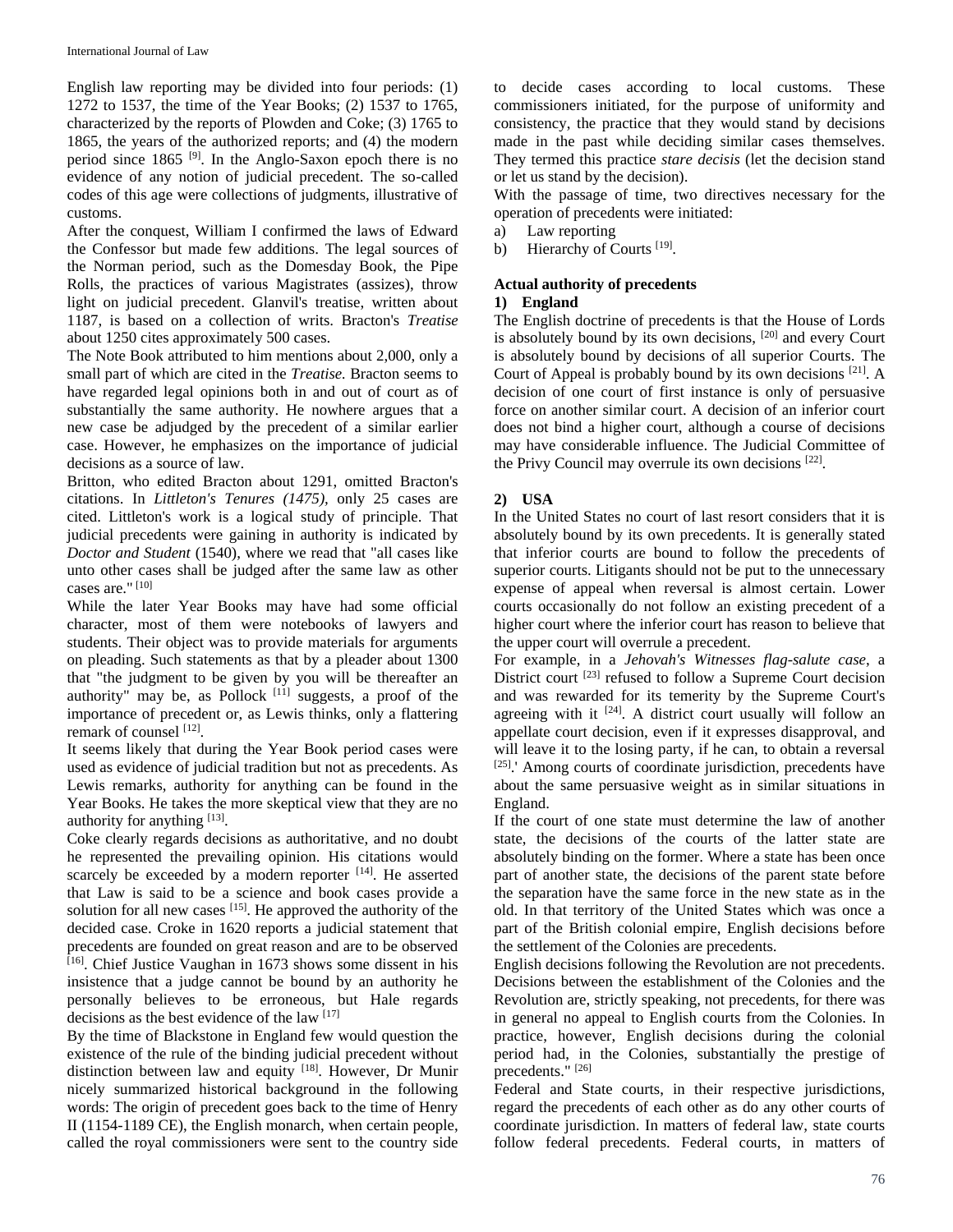substance on questions of state law, are absolutely bound by state precedents  $[27]$ . If there are no authoritative decisions by the highest court of the state, it is generally the duty of the federal court to follow the precedents of inferior state courts [28] .

#### **Overview of international courts and ad hoc tribunals**

In order to examine the practices of ICC, ICJ and tribunals, it is necessary to give overview of international courts and tribunals. There are a wide variety of international courts and tribunals that have varying degrees of relation to the UN. These range from the ICJ, which is a principal organ of the organization; to the ad hoc criminal tribunals established by the Security Council; to the ICC and ITLOS, which were established by conventions drafted within the UN but which are now independent entities with special cooperation agreements. Other international courts may be completely independent of the UN. The International Criminal Court (ICC) is an independent judicial body with jurisdiction over persons charged with genocide, crimes against humanity and war crimes. The treaty created an independent judicial body.

The Rome Statute was the outcome of a long process of consideration of the question of international criminal law within the UN. The UN has been involved with several tribunals established to bring justice to victims of international crimes. The Security Council established two ad hoc tribunals, the ICTY and the ICTR. The UN has also been involved in various ways with the Special Court for Sierra Leone (SCSL), the Extraordinary Chambers in the Courts of Cambodia (ECCC), and others.

While transitional justice and rule of law continue to be important to the UN, it is likely that the International Criminal Court will handle most situations that arise in the future. There are many secondary sources of information that can support research on various aspects of the work of the tribunals. The work of the ICTY and ICTR will soon be completed, however some tasks, including archiving of the case materials, will be carried out by a new body, the International Residual Mechanism for Criminal Tribunals.

This body calls itself the UN Mechanism for International Criminal Tribunals (UNMICT). The UN has an internal justice system to resolve staff-management disputes because the organization has immunity from local jurisdiction and cannot be sued in a national court. The UN Administrative Tribunal functioned from (1950-2009). It was replaced in 2009 by the new system, composed of two tribunals: (i) The UN Dispute Tribunal and (ii) the UN Appeals Tribunal. The General Assembly adopted the new system of administration of justice in resolution 63/253 of 24 December 2008. The United Nations Administrative Tribunal was established by General Assembly resolution 351 A (IV) of 24 November 1949; the annexed Statute defined the mandate of the Tribunal. The Statute was amended by the General Assembly at various times.

However, General Assembly resolution 63/253 abolished the UN Administrative Tribunal. The International Tribunal for the Law of the Sea is an independent judicial body to adjudicate disputes arising out of the interpretation and application of the UN Convention on the Law of the Sea<sup>[29]</sup>. Along with said courts the regional courts are also exist, for instance, ECHR and IACHR. However, for the purpose of this work, the practices of ICC, ICTY, ICTR, and World Court are analyzed.

#### **Practice of ICC and tribunals**

Daniel Terris, Romano and Swigart observe that "the role of precedent across international courts has not yet been thoroughly studied, since it is only recently that the number of international rulings of most courts has become sizeable" [30]. Similarly, Romano notes that "the role of precedent across international courts is still a largely unmapped territory. While most literature to date has focused on the treatment by courts of their own precedents, there have been very few studies about the treatment of precedent across international courts [31]. In the sphere of international criminal law, the question of interaction was flagged as early as 1995, when the *Tadic* Trial Chamber asked whether the ICTY is bound by interpretations of other international judicial bodies or whether it is at liberty to adapt those rulings to its own context [32]. In that case, the judges found the lack of guidance on this subject in the Report of the Secretary-General to be particularly troubling because of the unique character of the International Tribunal [33].

Yet almost two decades later there remains a relative scarcity of normative guidance with respect to the use of external judicial decisions. For instance, in 2009 the ICTY, in conjunction with the United Nations Interregional Crime and Justice Research Institute, developed a Manual on Developed Practices, prepared as part of a project to preserve the legacy of the ICTY. Although this Manual runs into over 240 pages and aims to provide a blueprint of the ICTY's practices for use by other international and domestic courts, relatively little is said therein about the ICTY's practices with respect to the use of external judicial decisions [34].

With respect to the direct use of external judicial decisions, Judge Shahabuddeen noted in his declaration in *Furundzija* that in interpreting a rule of international law, ICC and tribunals may see value in consulting the experience of other judicial bodies with a view to enlightening themselves as to how the principle is to be applied in the particular circumstances before them [35] . In *Stakic,* the ICTY Trial Chamber noted that "when interpreting the relevant substantive criminal norms of the Statute, the Trial Chamber has used previous decisions of international tribunals", including the external judicial decisions of the ICTR and the Nuremberg and Tokyo Tribunals<sup>[36]</sup>.

The ECCC Supreme Court Chamber, in Dutch, noted that the ECCC relied heavily on international human rights case law [37]. The Kupreskic Trial Chamber went even further emphasizing those judicial decisions may prove to be of invaluable importance for the determination of existing law [38]. In the literature, Cryer notes that "the ICTY and the ICTR have had reference to domestic, as well as international, case law"<sup>[39]</sup>. Moreover, with respect to the ICTY's use of external judicial decisions from national courts, Nollkaemper states that the ICTY has made extensive use of national case law in interpreting and applying its Statute and Rules of Procedure and Evidence and in determining points of general international law [40] . Furthermore, Nerlich observes that the decisions of the ICC Chambers often contain references to the jurisprudence of the two *ad hoc* Tribunals of the United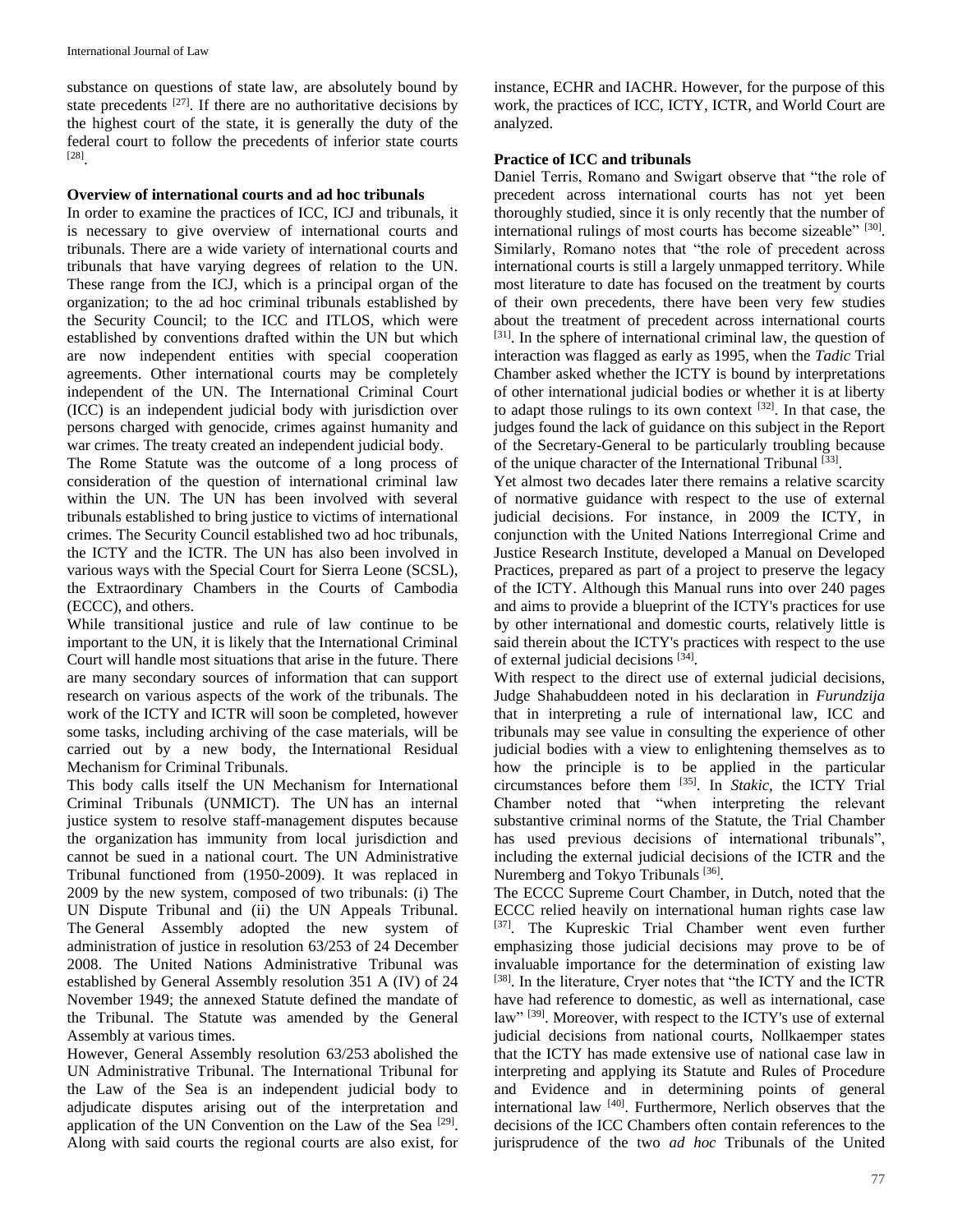#### Nations<sup>[41]</sup>.

With respect to the indirect use of external judicial decisions, international criminal courts or tribunals have used such decisions to borrow their reviews or surveys. Such borrowed reviews or surveys could serve to supplement the referring court or tribunal's own review or survey on the same or similar issue and, indeed, may save the referring court or tribunal from having to undertake it from scratch  $[42]$ . Cryer points out that "after all, where cases contain a detailed review of State practice and/or *opinio juris*, it is far simpler to refer to the relevant case than repeat the discussion it contains' [43]. For instance, in both the *CDF* and *RUF* cases, the SCSL Trial Chambers relied on the *Strugar* Trial Judgment's review of `case law developed by the military tribunals in the aftermath of World War II to enumerate the factors that a chamber may take into account in determining whether a superior has discharged his duty to prevent the commission of a crime [44].

While the advantages of the indirect approach to the use of external judicial decisions are apparent—in terms of efficiency gains and avoiding the duplication of efforts—it is also clear that this approach has to be adopted with caution, as relying on a review or survey which was undertaken by another court or tribunal, founded on a different statutory framework, carries certain risks.

These risks may include the danger of such reviews or surveys being defective or incomplete and, particularly with respect to reviews or surveys undertaken by trial-level courts or tribunals, their liabiliy to appellate modification. Nevertheless, the analysis of a referring court or tribunal which engages with and scrutinises the reviews or surveys from an external judicial decision is likely to be more thorough and rigorous.

In other cases, international criminal courts and tribunals appear reluctant to acknowledge that a change has occurred [45] . For instance, in *Muhimana*, the ICTR Trial Chamber adopted a somewhat ambivalent stance with respect to the appropriate definition of rape. It averred that the broad, conceptual definition of rape articulated in *Akayesu* and the narrower, mechanical definition put forward by *Furundzija*/*Kunarac* are not incompatible or substantially different in their application [46].

The holding in *Muhimana* thus appears not accurate. The formal nature of a judicial finding does not matter. Judges consider decisions of other International courts regardless of whether they are final or preliminary judgments, orders, nonbinding advisory opinions, or anything else. What they look at is the jurisprudence rather than any specific case what ultimately seems to matter is only that the reasoning that led the other tribunal to a given conclusion is legally sound and persuasive [47].

In the context of international criminal adjudication, this observation is largely supported by the findings of the present research. International criminal courts and tribunals have relied not only on final judgments and decisions, but also, *inter alia,* on advisory opinions and the submissions of advocates-general [48]. In addition to relying on the generalist competence of the ICJ, international criminal courts and tribunals regularly rely on the specialist external judicial decisions of other courts and tribunals operating within different branches of international law, in particular human rights courts. For instance, in *Kunarac,* the ICTY Trial

Chamber held that "because of the paucity of precedent in the field of international humanitarian law, the Tribunal has, on many occasions, had recourse to instruments and practices developed in the field of human rights law" [49].

The decisions of international and regional human rights courts have been accorded highly persuasive value, particularly when the issue before the international criminal courts and tribunals was one of due process. The Nuremberg trials have been a turning point in the further development of international law (also known as the laws of war). The acts that were made punishable at Nuremberg were, more or less, made punishable when two International Criminal Tribunals – one for former Yugoslavia and one for Rwanda were established by the United Nations Security Council in 1993 and 1994 respectively. The former was called ICTY and the latter ICTR <sup>[50]</sup>. In coming section first, function and jurisdiction of ICJ and second, use of judicial precedent and authority of ICJ is analyzed.

### **Analysis of international court of justice and its authority**

Article 92 of the UN Charter created the ICJ <sup>[51]</sup>. The ICJ is the only permanent judicial organ of the United Nations and its principal task is to ensure respect for international law [52]. The ICJ has litigious and advisory jurisdiction, and applies the sources of law enumerated in article 38 of ICJ Statute [53].

The ICJ (i) decides legal disputes submitted by states, and (ii) gives advisory opinions to certain international organs and agencies. The establishment of the ICJ was a continuation of the idea that pacific procedures for dispute settlement could be a substitute for war [54]. Where prescribed, contracting parties regard judicial discernment as the most effective means of settling disputes that diplomacy has failed to resolve. International adjudication contributes to the shaping and maintenance of the infrastructure of the world community [55]. Commentators note that the most effective and accepted rulings of the ICJ are those that are prospective and general about the maintenance of world order [56].

#### **Functions of ICJ**

The Court is the only permanent judicial organ for the world community, and its principal task is to ensure respect for international law [57] . The Court is neither a constitutional nor a Supreme Court. The Court provides judicial guidance and support for the work of other UN organs<sup>[58]</sup>. The authoritative character of the Court, as defined within its Statute, directly empowers the Court's rhetoric to settle disputes. Cases may commence either by notification to the Court of a special agreement between the states, or by both states filing an application to the Court.

The choice is a matter for the states concerned, because the Statute does not state when one method or the other should be employed <sup>[59]</sup>. The Court requires two distinct phases for presenting each case. These phases are written pleadings, prepared in either English or French, and publicly held oral pleadings, in either language. The ICJ conducts internal deliberations in complete secrecy<sup>[60]</sup>. The judgment rendered must specifically mention the rationale of the opinion, including the legal reasons for the decision  $[61]$ .

#### **Jurisdiction of ICJ**

The ICJ has litigious and advisory jurisdiction. There are two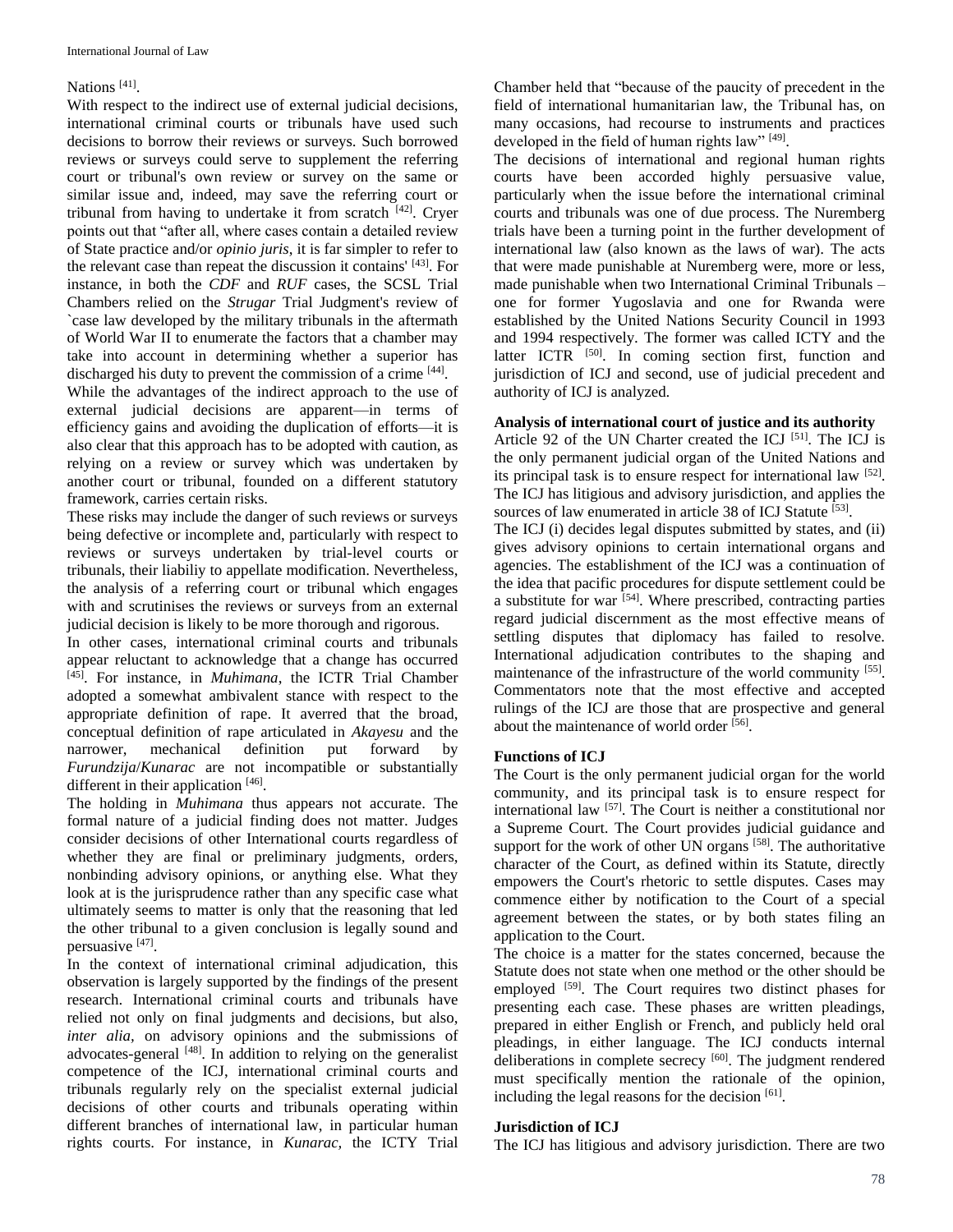primary ways to bestow jurisdiction in cases. The first type is consent by bilateral or multilateral agreement, by way of a specific agreement between states to submit their treaty specific conflicts to the Court. The second type is a state's unilateral declaration accepting the jurisdiction of the Court for specific types of disputes. The ICJ can exercise two types of jurisdiction, litigious and advisory. Litigious jurisdiction is available to states for their disputes. This type of decision is binding on the parties to the dispute and enforceable, when necessary, through the UN Security Council. Advisory jurisdiction is available for international organizations and yields an unenforceable advisory opinion prior to litigation" [62] .

Article 38(1) (d), along with Article 59, of the ICJ Statute designates the past decisions of the ICJ as subsidiary sources for determining the rule of law the Court should apply [63]. The ICJ, in an attempt to provide consistency in the body of international law, examines previous decisions and references them as guidelines toward choosing the applicable law in similar circumstances. While the Court will review its previous decisions, it meticulously distinguishes cases that it feels are non-applicable to a present case. The Court also examines whether or not the legal position of a past case is relevant to the circumstances of its present case [64].

#### **Use of judicial precedent and authority of the ICJ**

Past decisions of the ICJ are not binding, but the ICJ sometimes does refer to its past opinions when deciding new cases [65]. Article 38(1) of the ICJ Statute states sources of law, the ICJ may use to decide cases. The Court rationalizes its reference to its past decisions as a means of maintaining continuity.

The Court references past decisions to maintain continuity in its work. The Court often cites previous cases in support of its reasoning, resulting in unity of precedent. All ICJ decisions flow from and are built upon past decisions, although the ICJ has been careful to refrain from indicating that reliance on precedent was mandatory [66]. The Court gives great weight to finding and applying international law consistent with its prior decisions. This practice guides the development of future international law which preserves continuity in the ICJ's decisions. Following precedent allows the Court to influence the attitude of states toward questions that the ICJ has already addressed [67].

Accordingly, the Court may find itself compelled to apply an international custom, to which it may have contributed, in deciding a case before it. As a matter of fact, the practice of the common law doctrine of judicial precedent is absent at the International Court of Justice, therefore, decisions of international tribunals are not a direct source of law in international adjudications. It is true that Judges at ICJ exercise considerable influence as an impartial and wellconsidered statement of the law by jurists of authority made in the light of actual problems which arise before them [68].

#### **Conclusion**

The practice of the International Court of Justice is that judicial decisions are not binding but are taken into consideration. Judicial decisions at the World Court have developed international law, nevertheless. Similarly, certain

decisions of municipal courts have also caused international law to develop and clarify. As a matter of fact, the practice of the common law doctrine of judicial precedent is absent at the International Court of Justice, therefore, decisions of international tribunals are not a direct source of law in international adjudications [69].

It is true that the World Court has the power to depart from its own previous decisions. As the body of judgments rendered by the ICC becomes more sizeable, it may be important to study how the approaches of the chambers of the ICC to the use of external judicial decisions would compare to the approaches of the ad hoc Tribunals and/or the internationalized courts.

Moreover, in the same manner as the judicial decisions of the ad hoc Tribunals predecessors, namely the Nuremberg and Tokyo Tribunals, played a crucial role in the development of the former's jurisprudence, it would be significant to examine the contribution of judicial decisions of ad hoc Tribunals and internationalised courts to the jurisprudence of the ICC. Although the ICC Trial Chamber did provide some indication of its approach to the use of external judicial decisions in Lubanga<sup>[70]</sup>, it would be interesting to consider whether other chambers of the ICC specify, in a more direct and detailed manner, their approaches to the use of external judicial decisions in future judgments.

The International Court of Justice is the only international Court which has general jurisdiction. We have witnessed an increased number of international Courts and tribunals with specific jurisdiction and mandate. However, the pronouncement of justice made by the other Courts and tribunals may create conflicts worldwide and, more or less, in international adjudication.

## **References**

- 1. Tom Ginsburg. International Judicial Lawmaking, University of Illinois Legal Working Paper Series, 2005, 26.
- 2. Dr. Muhammad Munir. Precedent in Pakistani Law, Oxford University Press, 2014, 48.
- 3. Tom Ginsburg. International Judicial Lawmaking, University of Illinois Legal Working Paper Series, 2005, 8.
- 4. Jack Knight and Lee Epstein. The Norm of Stare Decisis, American Journal of Political Science, 1996, 1018.
- 5. Jeffrey A, Segel, Harold J, Spaeth. Norms, dragons, and Stare Decisis: A response, American Journal of Political Science. 1996; 40(4):1064-1082:45.
- 6. Allan Rosas. The European Court of Justice: sources of Law and methods of interpretation, WTO Internal Only Series Cambridge University Press, 2006, 13.
- 7. Muhammad Shahabuddeen. Precedent in the World Court, Hersch Lauterpacht Memorial Lectures Cambridge University Press, 2007, 32.
- 8. Cossey vs. The United Kingdom, 16/1989/176/232, Council of Europe, European Court of Human Rights, Cossey Judgment, Series A, 1990; 184(29):35.
- 9. Robert E. Lewis, the History of Judicial Precedent, 46 Law Quarterly Review, 1931, 47.
- 10. Christopher Saint Germain, The Doctor and Student, Edited by William Muchall Ghent, 133 Cincinnati Robert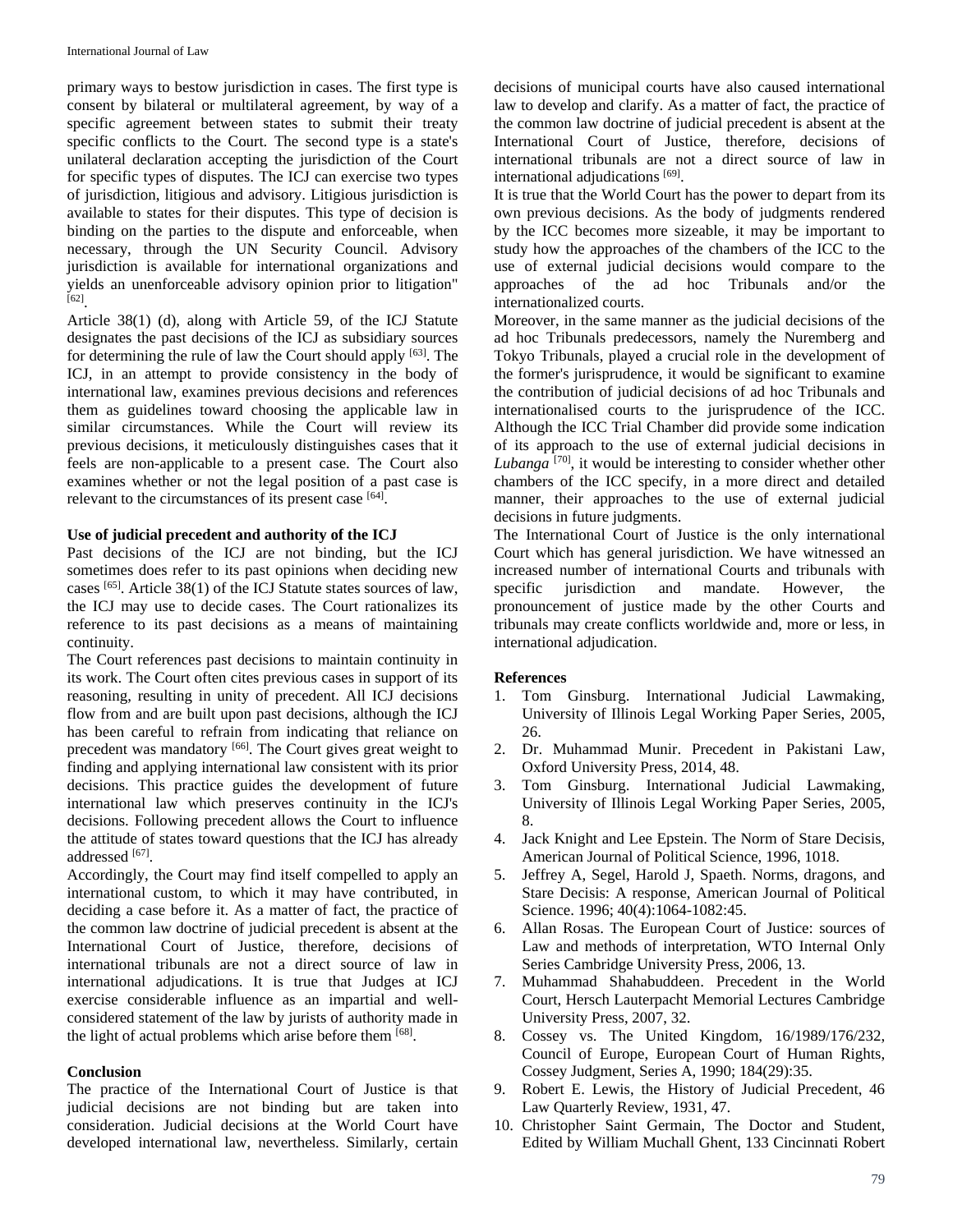Clarke and Co, 1886, 7.

- 11. Sir Frederick Pollock. A First Book of Jurisprudence, 233, London, New York, Macmillan. 6th ed., 1896, 67.
- 12. Robert E, Lewis. The History of Judicial Precedent, 46 Law Quarterly Review, 1931, 58.
- 13. Ibid at p69.
- 14. In Calvin's Case, 7 Co. Rep. la, 77 Eng. Rep. 377 (1609), Coke cites 140 cases, mostly from the Year Books. However, in 97 N.Y. counsel on both sides cited 285 cases in a single case, 125 from New York. In 88 N.Y. counsel cited 5,037 cases in the volume.
- 15. Calvin's Case 7 Coke Report 1a, 77 ER 37, Also known as the case of Postnati, 7 Co. Rep. la, 28a, 77 Eng. Rep. 377, 410 (1609).
- 16. Robins v. Sanders, Cro. Jac. 386, 79 Eng. Rep. 330 1616.
- 17. Matthew Hale. History of The Common Law, 65 Runnington, 1779, 32.
- 18. Before the 18th century it may have been that equity required a precedent to be supported by a course of decision. See Morris v. Hankey, 3 P. Wms. 146, 147, 24 Eng. Rep. 1006, 1732. Lord Hardwicke in Evelyn v. Evelyn said two precedents were not necessarily binding. In general, however, there is difference between law and equity in the authority of precedents.
- 19. Dr. Muhammad Munir, Precedent in Pakistani Law, Oxford University Press, 2014, Introductory part.
- 20. London Street Tramways vs. London City Council, 1898, AC 375. This rule occasionally puts a lower court in the embarrassing position of being required to choose between two apparently inconsistent decisions of the House of Lords.
- 21. Arthur L. Goodhart, Precedent in English and Continental Law, 50 Law Quarterly Review. 1934; 40(42):54.
- 22. Kielley v Cf. Carson, 4 Moo. 63, 13 Eng. Rep. 225 1842, See also Beaumont v. Barrett, 1 Moo. 59, 12 Eng. Rep. 733 (1836). In the former case the Privy Council overruled its former decision that a colonial legislature had common-law power to punish contempt. See also Read v. Bishop of Lincoln, 1892 A.C. 644, 654. It is worth recalling that the Privy Council was not a court during the American colonial period.
- 23. Barnette v. West Va. State Board of Education, 47 F. Supp. 251 SD WVa. 1942. The court refused to follow Minersville School District v. Gobitis, 310 U.S. 586 1940 because of a dictum in Jones v. Opelika, 316 U.S. 584 1942.
- 24. West Va. State Board of Education v. Barnette, 319 U.S. 643, 1943.
- 25. Douglas v. Jeannette, 130 F.2d 652, 1942.
- 26. John Chipman Gray, Nature and Sources of Law, 244 1921. Review by: Arnold B. Hall, The American Political Science Review. 1911; 5(4):645-647
- 27. Erie Railroad Co. v. Tompkins, 304 US 64, 1938.
- 28. Fidelity Union Trust Co. v. Field, 311 US 169, 1940 Also see Vandenbark v. Owen-Illinois Glass Co., 311 U.S. 538 1941, for the culmination of litigation in which a district court followed an Ohio Supreme Court precedent, which was subsequently overruled Trif v. Nat. Br. & Alum. Co., 135 Ohio St. 191 1939. The Supreme Court of the United States thereafter reversed the district court. The federal

courts are not relieved of the duty of determining state law because of the difficulty of finding an authoritative state decision on state law, Meredith v. Winter Haven, 320 US 228, 1943.

- 29. http://research.un.org/en/docs/law/courts, 2017.
- 30. Daniel Terris, Cesare PR, Romano & Leigh Swigart. The International Judge: An Introduction to the Men and Women Who Decide the World's Cases, Oxford University Press, 2007, 120.
- 31. Cesare Romano. Deciphering the Grammar of the International Jurisprudential Dialogue, 41 International Law & Politics, 2009, 755-760.
- 32. Prosecutor vs. Tadic, Witness L protective measures decision, Trial Chamber, Case No IT-94-1-T, 1995, 17.
- 33. Ibid at 19.
- 34. Manual titled: ICTY Manual on Developed Practices prepared by International Criminal Tribunal for Yugoslavia ICTY & United Nations Interregional Crime and Justice Research Institute, 2009, 1.
- 35. Prosecutor vs. Anto Furundzija Judgment, Case No IT-95-17/1-A, Declaration of Judge Shahabuddeen, 2000, 258.
- 36. Prosecutor v Milomir Stakic, Judgment, Case No IT-97- 24-T, 2003, 414.
- 37. Kaing Guek Eav, Appeal Judgment, Case File/Dossier No 001/18-07-2007-ECCC/SC, 2012, 97.
- 38. Prosecutor v Zoran Kupresk, Appeal Judgment, IT-95-16- A, 23, 2001.
- 39. Robert Cryer, Hakan Friman, Darryl Robinson and Elizabet Wilmshurst, An Introduction to International Criminal Law and Procedure, Cambridge University Press, 2nd edition, 2010, 12.
- 40. Andre Nollkaemper. Decisions of National Courts as Sources of International Law: An Analysis of the Practice of the ICTY, in G Boas and W Schabas, International Criminal Law Developments in the Case Law of the ICTY, 2003, 277.
- 41. Volker Nerlich. The Emerging Practice of the International Criminal Court, international law e-books online, collection ,Series: Legal Aspects of International Organizations, 2009, 305-326.
- 42. Peil makes a similar point with respect to the use of the teachings of publicists, namely, where a publicist has conducted a thorough review of State practice and concluded that the threshold for a rule of customary international law has or has not been met, judges frequently rely upon those teachings, rather than citing directly to primary evidence of State practice'. See Michael Peil, Scholarly Writings as a Source of Law: A Survey of the Use of Doctrine by the International Court of Justice, Washington University in St. Louis Legal Studies Research Paper No. 12-07-03, 2012, 136-153.
- 43. Kaiyan Homi Kaikobad and Michael Bohlander, International Law and Power: Perspectives on Legal Order and Justice: Essays in Honour of Colin Warbrick, Martin Nijhoff Publishers, 2009, 184.
- 44. Prosecutor v Moinina Fofana. Appeal Judgment, Case No: SCSL-04-14-A, 2008.
- 45. Muhammad Shahabuddeen, Precedent in the World Court, Cambridge University Press, 1996, 130.